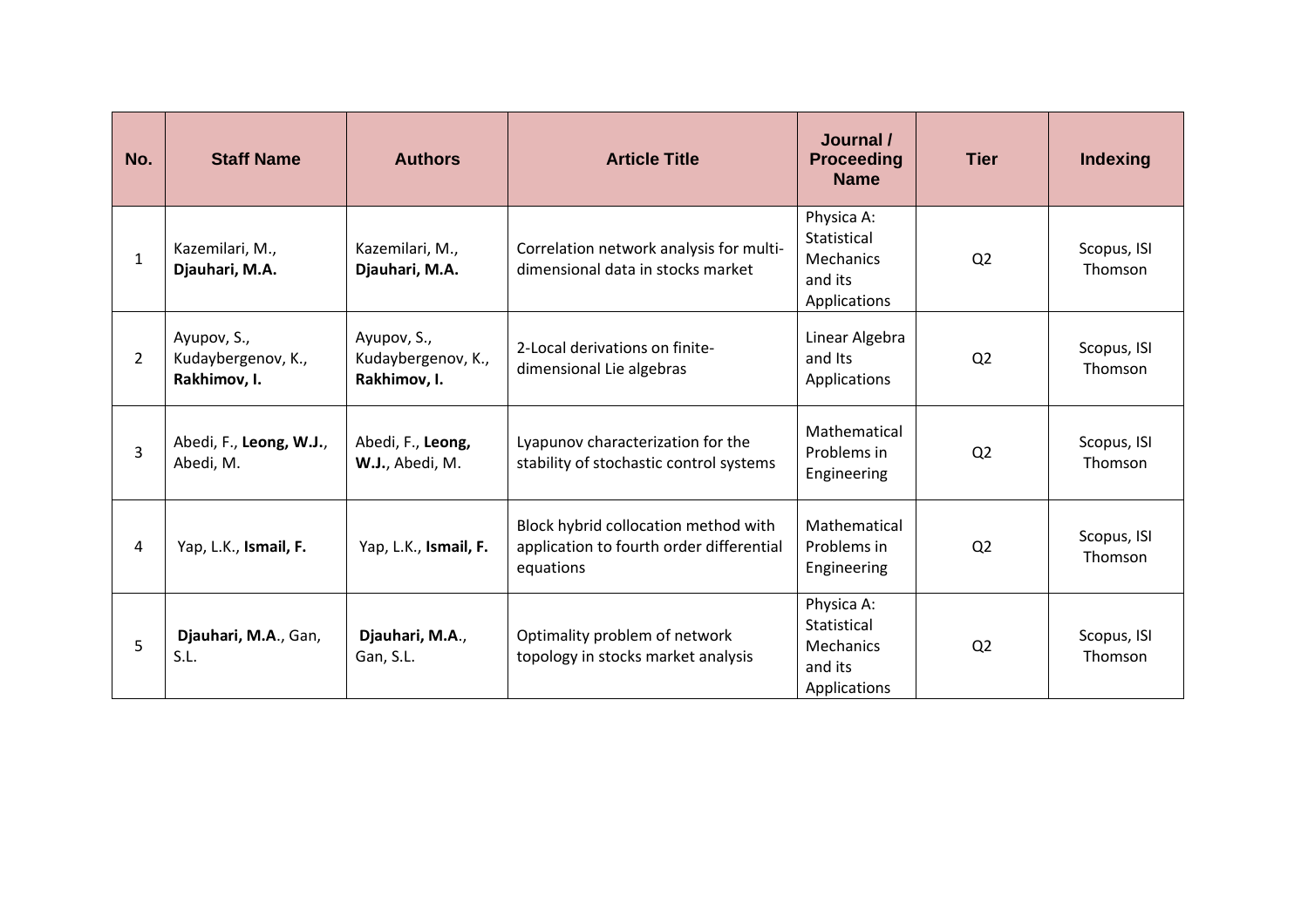| 6              | Salahshour, S.,<br>Ahmadian, A., Senu, N.,<br>Baleanu, D., Agarwal, P. | Salahshour, S.,<br>Ahmadian, A., Senu,<br>N., Baleanu, D.,<br>Agarwal, P. | On analytical solutions of the fractional<br>differential equation with uncertainty:<br>Application to the basset problem | Entropy                                                    | Q <sub>2</sub> | Scopus, ISI<br>Thomson |
|----------------|------------------------------------------------------------------------|---------------------------------------------------------------------------|---------------------------------------------------------------------------------------------------------------------------|------------------------------------------------------------|----------------|------------------------|
| $\overline{7}$ | Jikantoro, Y.D., Ismail,<br>F., Senu, N.                               | Jikantoro, Y.D.,<br>Ismail, F., Senu, N.                                  | Zero-dissipative semi-implicit method<br>for solving oscillatory or periodic<br>problems                                  | Applied<br><b>Mathematics</b><br>and<br>Computation        | Q1             | Scopus, ISI<br>Thomson |
| 8              | N. Senu, F. Ismail, S. Z.<br>Ahmad, and M.<br><b>Suleiman</b>          | N. Senu, F. Ismail, S.<br>Z. Ahmad, and M.<br><b>Suleiman</b>             | <b>Optimized Hybrid Methods for Solving</b><br><b>Oscillatory Second Initial Value</b><br>Problems                        | <b>Discrete</b><br>Dynamics in<br>Nature and<br>Society    | Q <sub>2</sub> | ISI Thomson            |
| 9              | N. Senu, F. Ismail, S. Z.<br>Ahmad, and M.<br><b>Suleiman</b>          | N. Senu, F. Ismail, S.<br>Z. Ahmad, and M.<br><b>Suleiman</b>             | Optimized Hybrid Methods for Solving<br><b>Oscillatory Second Order Initial Value</b><br>Problems                         | <b>Discrete</b><br>Dynamics in<br>Nature and<br>Society    | Q2             | ISI Thomson            |
| 10             | Ali Akgül and Adem<br>Kiliçman                                         | Ali Akgül and Adem<br>Kiliçman                                            | Solving Delay Differential Equations by<br>an Accurate Method with Interpolation                                          | Abstract and<br>Applied<br>Analysis                        | Q1             | <b>ISI Thomson</b>     |
| 11             | Hend Bouseliana and<br>Adem Kılıc man                                  | <b>Hend Bouseliana</b><br>and Adem Kilic, man                             | A comparison of Paralindelof Type<br>Properties in Bitopological Spaces                                                   | Applied<br><b>Mathematics</b><br>& Information<br>Sciences | Q1             | ISI Thomson            |
| 12             | Saeid Molladavoudi,<br>Hishamuddin<br>Zainuddin                        | Saeid Molladavoudi,<br><b>Hishamuddin</b><br><b>Zainuddin</b>             | Poincaré polynomials for Abelian<br>symplectic quotients of pure r-qubits<br>via wall-crossings                           | Journal of<br>Geometry and<br>Physics                      | Q <sub>2</sub> | ISI Thomson            |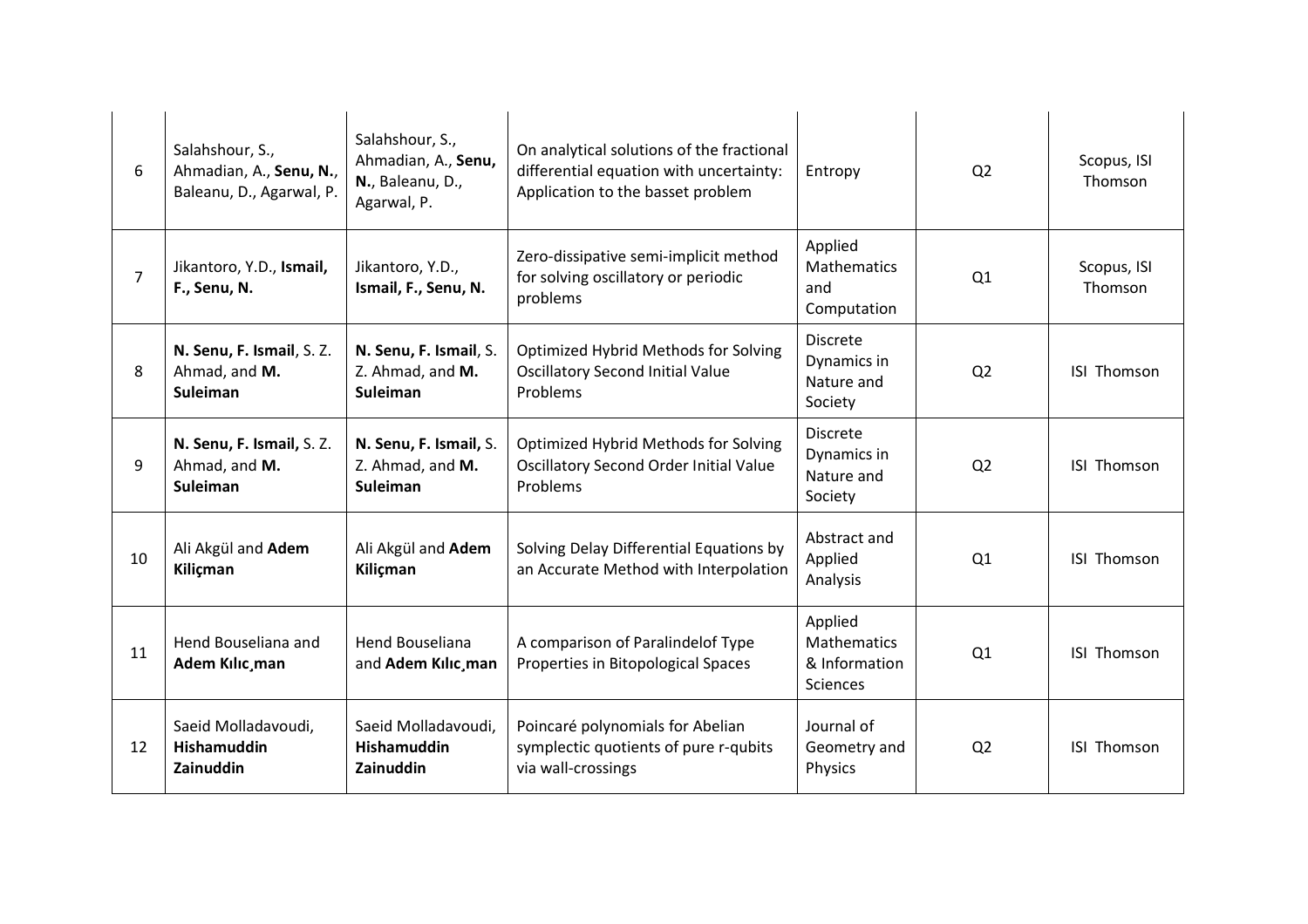| 13 | Mukherjee, S., Palit,<br>S.K., Banerjee, S.,<br>Ariffin, M.R.K.d,<br>Rondoni, L.,<br>Bhattacharya, D.K. | Mukherjee, S., Palit,<br>S.K., Banerjee, S.,<br>Ariffin, M.R.K.d,<br>Rondoni, L.,<br>Bhattacharya, D.K. | Can complexity decrease in congestive<br>heart failure?                                                                                                                           | Physica A:<br>Statistical<br><b>Mechanics</b><br>and its<br>Applications        | Q <sub>2</sub> | Scopus, ISI<br>Thomson |
|----|---------------------------------------------------------------------------------------------------------|---------------------------------------------------------------------------------------------------------|-----------------------------------------------------------------------------------------------------------------------------------------------------------------------------------|---------------------------------------------------------------------------------|----------------|------------------------|
| 14 | Yap, C.K., Jusoh, A.,<br>Leong, W.J., Karami, A.,<br>Ong, G.H.                                          | Yap, C.K., Jusoh, A.,<br>Leong, W.J., Karami,<br>A., Ong, G.H.                                          | Potential human health risk<br>assessment of heavy metals via the<br>consumption of tilapia Oreochromis<br>mossambicus collected from<br>contaminated and uncontaminated<br>ponds | Environmental<br>Monitoring<br>and<br>Assessment                                | Q <sub>2</sub> | Scopus, ISI<br>Thomson |
| 15 | Saadati, F., Tarmizi,<br>R.A., Ayub, A.F.M.,<br>Bakar, K.A.                                             | Saadati, F., Tarmizi,<br>R.A., Ayub, A.F.M.,<br>Bakar, K.A.                                             | Effect of internet-based cognitive<br>apprenticeship model (i-CAM) on<br>statistics learning among postgraduate<br>students                                                       | PLoS ONE                                                                        | Q1             | Scopus, ISI<br>Thomson |
| 16 | Bagheri, A., Midi, H.                                                                                   | Bagheri, A., Midi, H.                                                                                   | Diagnostic plot for the identification of<br>high leverage collinearity-influential<br>observations                                                                               | <b>SORT</b>                                                                     | Q <sub>2</sub> | Scopus, ISI<br>Thomson |
| 17 | Hock, T.T., Tarmizi,<br>R.A., Md. Yunus, A.S.,<br>Ayub, A.F.                                            | Hock, T.T., Tarmizi,<br>R.A., Md. Yunus,<br>A.S., Ayub, A.F.                                            | Understanding the primary school<br>students' van Hiele levels of geometry<br>thinking in learning shapes and spaces:<br>A Q-methodology                                          | Eurasia<br>Journal of<br>Mathematics,<br>Science and<br>Technology<br>Education | Q2             | Scopus, ISI<br>Thomson |
| 18 | Ibragimov, G., Rasid,<br>N.A., Kuchkarov, A.,<br>Ismail, F.                                             | Ibragimov, G.,<br>Rasid, N.A.,<br>Kuchkarov, A.,<br>Ismail, F.                                          | Multi pursuer differential game of<br>optimal approach with integral<br>constraints on controls of players                                                                        | Taiwanese<br>Journal of<br><b>Mathematics</b>                                   | Q <sub>2</sub> | Scopus, ISI<br>Thomson |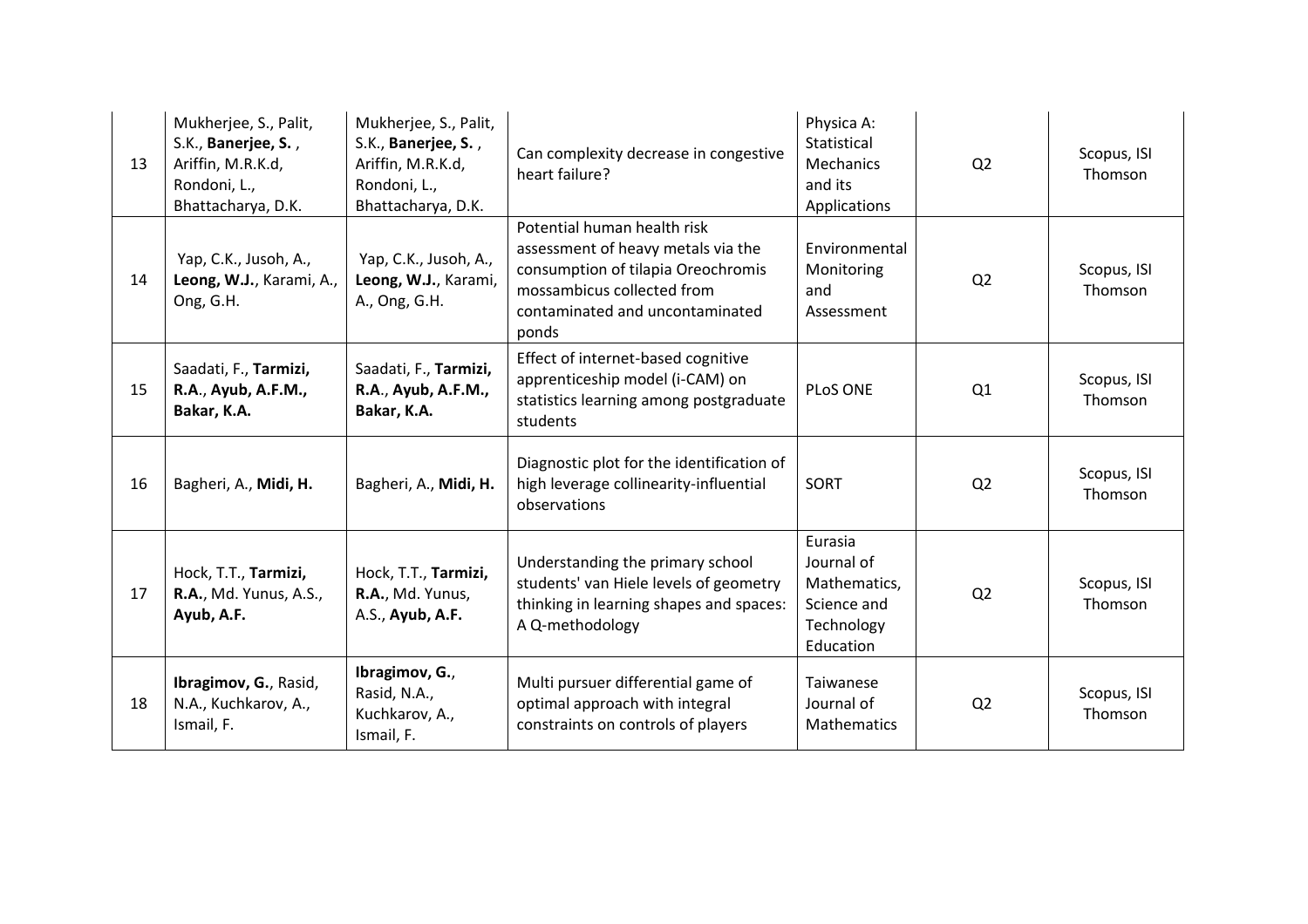| 19 | Adil Khan, M., Ali Khan,<br>G., Ali, T., Kilicman, A.                                          | Adil Khan, M., Ali<br>Khan, G., Ali, T.,<br>Kilicman, A.                               | On the refinement of Jensen's<br>inequality                                                                                                          | Applied<br><b>Mathematics</b><br>and<br>Computation         | Q1             | Scopus, ISI<br>Thomson |
|----|------------------------------------------------------------------------------------------------|----------------------------------------------------------------------------------------|------------------------------------------------------------------------------------------------------------------------------------------------------|-------------------------------------------------------------|----------------|------------------------|
| 20 | Abd-Alla, A.M., Abo-<br>Dahab, S.M., Kilicman,<br>Α.                                           | Abd-Alla, A.M.,<br>Abo-Dahab, S.M.,<br>Kilicman, A.                                    | Peristaltic flow of a Jeffrey fluid under<br>the effect of radially varying magnetic<br>field in a tube with an endoscope                            | Journal of<br>Magnetism<br>and Magnetic<br><b>Materials</b> | Q <sub>2</sub> | Scopus, ISI<br>Thomson |
| 21 | Jikantoro, Y.D., Ismail,<br>F., Senu, N.                                                       | Jikantoro, Y.D.,<br>Ismail, F., Senu, N.                                               | Zero-dissipative semi-implicit hybrid<br>method for solving oscillatory or<br>periodic problems                                                      | Applied<br><b>Mathematics</b><br>and<br>Computation         | Q1             | Scopus, ISI<br>Thomson |
| 22 | Ghaemi, F., Ahmadian,<br>A., Yunus, R., Mohd<br>Salleh, M.A., Senu, N.                         | Ghaemi, F.,<br>Ahmadian, A.,<br>Yunus, R., Mohd<br>Salleh, M.A., Senu,<br>N.           | Effect of growing graphene flakes on<br>branched carbon nanofibers based on<br>carbon fiber on mechanical and<br>thermal properties of polypropylene | <b>RSC Advances</b>                                         | Q1             | Scopus, ISI<br>Thomson |
| 23 | Alrshah, M.A., Othman,<br>M., Ali, B., Hanapi, Z.M.                                            | Alrshah, M.A.,<br>Othman, M., Ali, B.,<br>Hanapi, Z.M.                                 | Agile-SD: A Linux-based TCP<br>congestion control algorithm for<br>supporting high-speed and short-<br>distance networks                             | Journal of<br>Network and<br>Computer<br>Applications       | Q1             | Scopus, ISI<br>Thomson |
| 24 | Ghaemi, F., Yunus, R.,<br>Ahmadian, A., Ismail,<br><b>F.</b> , Salleh, M.A.M.,<br>Rashid, S.A. | Ghaemi, F., Yunus,<br>R., Ahmadian, A.,<br>Ismail, F., Salleh,<br>M.A.M., Rashid, S.A. | Few- and multi-layer graphene on<br>carbon fibers: Synthesis and<br>application                                                                      | <b>RSC Advances</b>                                         | Q1             | Scopus, ISI<br>Thomson |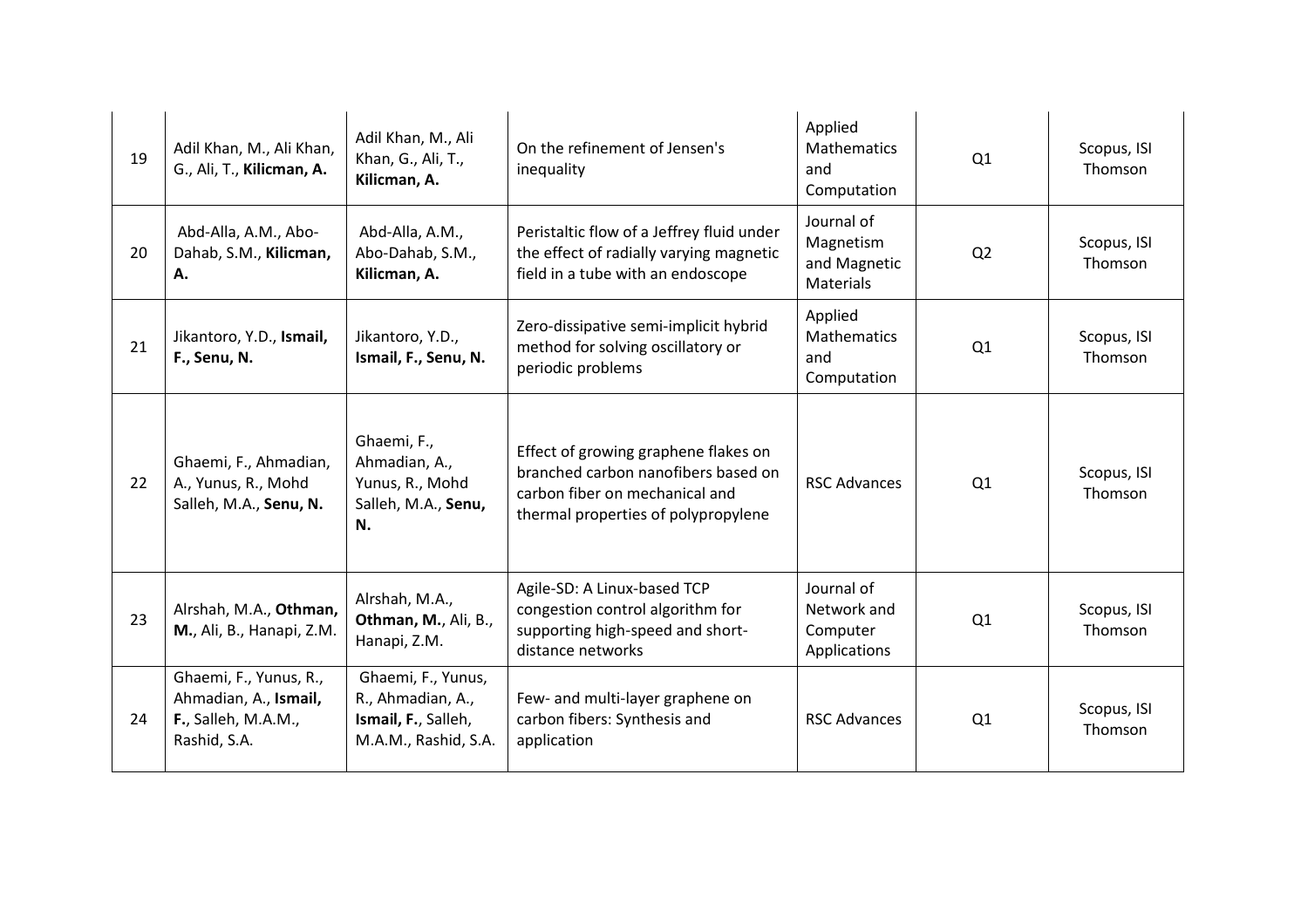| 25 | Kiliçman, A., Ahmad,<br>R., Rahaman, M.                                                                                                                       | Kiliçman, A.,<br>Ahmad, R.,<br>Rahaman, M.                                                                                                                       | Generalized vector complementarity<br>problem with fuzzy mappings                                                                                                               | Fuzzy Sets and<br>Systems                                          | Q1             | Scopus, ISI<br>Thomson |
|----|---------------------------------------------------------------------------------------------------------------------------------------------------------------|------------------------------------------------------------------------------------------------------------------------------------------------------------------|---------------------------------------------------------------------------------------------------------------------------------------------------------------------------------|--------------------------------------------------------------------|----------------|------------------------|
| 26 | Abdulkareem, A.O.,<br>Rakhimov, I.S., Said<br>Husain, S.K.                                                                                                    | Abdulkareem, A.O.,<br>Rakhimov, I.S., Said<br>Husain, S.K.                                                                                                       | Isomorphism classes and invariants of<br>low-dimensional filiform Leibniz<br>algebras                                                                                           | Linear and<br>Multilinear<br>Algebra                               | Q <sub>2</sub> | Scopus, ISI<br>Thomson |
| 27 | Mondal, M.N.I., Shitan,<br>М.                                                                                                                                 | Mondal, M.N.I.,<br>Shitan, M.                                                                                                                                    | Author's Response: Regarding the<br>relative importance of demographic,<br>socioeconomic and health factors on<br>life expectancy in low- and lower-<br>middle-income countries | Journal of<br>Epidemiology                                         | Q1             | Scopus, ISI<br>Thomson |
| 28 | Moradmard, H.,<br>Farjami Shayesteh, S.,<br>Tohidi, P., Abbas, Z.,<br>Khaleghi, M.                                                                            | Moradmard, H.,<br>Farjami Shayesteh,<br>S., Tohidi, P., Abbas,<br>Z., Khaleghi, M.                                                                               | Structural, magnetic and dielectric<br>properties of magnesium doped nickel<br>ferrite nanoparticles                                                                            | Journal of<br>Alloys and<br>Compounds                              | Q1             | Scopus, ISI<br>Thomson |
| 29 | Nazlan, R., Hashim, M.,<br>Ibrahim, I.R., Mohd<br>Idris, F., Wan Ab<br>Rahman, W.N.,<br>Abdullah, N.H. Ismail,<br>I., Kanagesan, S.,<br>Abbas, Z., Azis, R.S. | Nazlan, R., Hashim,<br>M., Ibrahim, I.R.,<br>Mohd Idris, F., Wan<br>Ab Rahman, W.N.,<br>Abdullah, N.H.<br>Ismail, I., Kanagesan,<br>S., Abbas, Z., Azis,<br>R.S. | Influence of indium substitution and<br>microstructure changes on the<br>magnetic properties evolution of<br>Y3Fe5-xInxO12 ( $x = 0.0 - 0.4$ )                                  | Journal of<br>Materials<br>Science:<br>Materials in<br>Electronics | Q <sub>2</sub> | Scopus, ISI<br>Thomson |